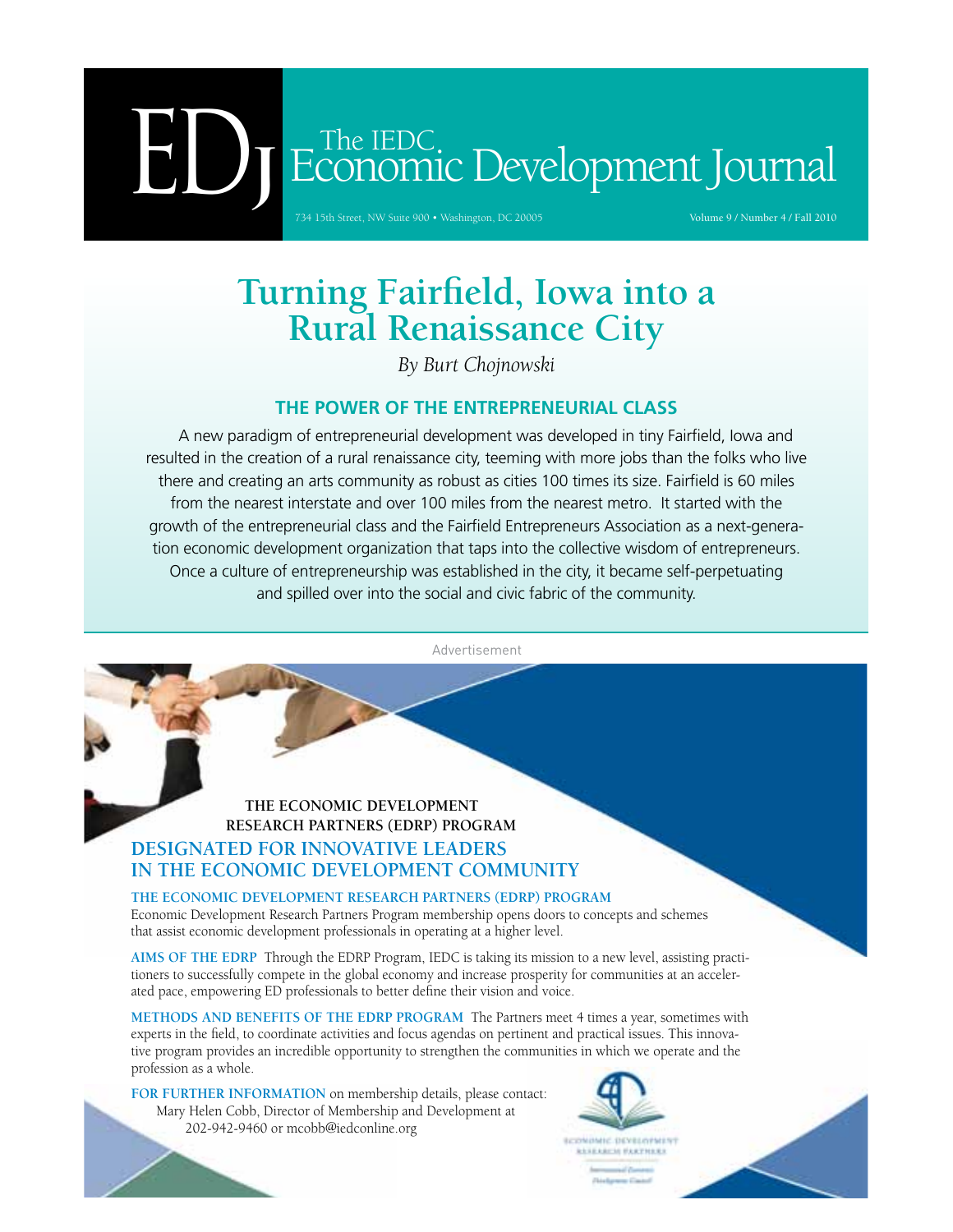# turning fairfield, iowa **into a Rural Renaissance City**

*By Burt Chojnowski*

hat is the value of the entrepreneurial class? Between 1980 and 2005, firms that were less than **following the value of the entre-**<br>preneurial class? Between 1980<br>and 2005, firms that were less than<br>five years old created virtually all-net new jobs created in the U.S. That was nearly 40 million jobs, according to Robert Litan, director of research at the Kauffman Foundation. Two thirds of all inventions come from entrepreneurs.

Thomas L. Friedman, author of *The World Is Flat* and *Flat, Hot and Crowded* and columnist for the *New York Times,* in an April 3, 2010 opinioneditorial said, "to bring down unemployment we need to create a big bushel of new companies - fast. Good-paying jobs don't come from bailouts. They come from start-ups. And where do start-ups come from? Smart, creative, inspired risk-takers."

*The Secret to Job Growth: Think Small* article by Edward L. Glaeser and William R. Kerr in the *Harvard Business Review* echoes the same theme. Their research shows that regional economic growth is highly correlated with the presence of many small, entrepreneurial employers – not a few big ones.

Over the last 150 years, community leaders came from the merchant class in rural communities. With the influence of big box stores and the demise of small town businesses, entrepreneurs assume the roles of civic leaders and philanthropists.

Are chambers of commerce or economic development organizations set up to support entrepreneurs? Not even close. Although an increasing number of economic developers have started embracing economic gardening strategies, especially for service and retail business, it is primarily an agency approach that doesn't address the culture of entrepreneurship. Entrepreneurs require their own support ecosystem.



*Fairfield Puzzle Mural*

#### **It Takes a Village to Support an Entrepreneur**

Where do we start with finding the coaches and mentors to nurture the skill sets 21st century entrepreneurs need? Ninety percent of what entrepreneurs learn, they learn from their peers or from their own experience, not from economic development professionals, books or in a classroom. Some of the most important skills that an entrepreneur requires are leadership, problem solving, understanding your metrics, how to boot strap, how to forge a team, and how to market to women. In short, they need to know how to *asset quilt* their way to success.

#### Burt Chojnowski is

the managing partner of BrainBelt Consulting and a member of the Focus team at Seyen Capital, a venture capital firm. He is a past president of the Fairfield Entrepreneurs Association. (Burt@BrainBelt.com)

## **The Power of the Entrepreneurial Class**

*A new paradigm of entrepreneurial development was developed in tiny Fairfield, Iowa and resulted in the creation of a rural renaissance city, teeming with more jobs than the folks who live there and creating an arts community as robust as cities 100 times its size. Fairfield is 60 miles from the nearest interstate and over 100 miles from the nearest metro. It started with the growth of the entrepreneurial class and the Fairfield Entrepreneurs Association as a next-generation economic development organization that taps into the collective wisdom of entrepreneurs. Once a culture of entrepreneurship was established in the city, it became self-perpetuating and spilled over into the social and civic fabric of the community.*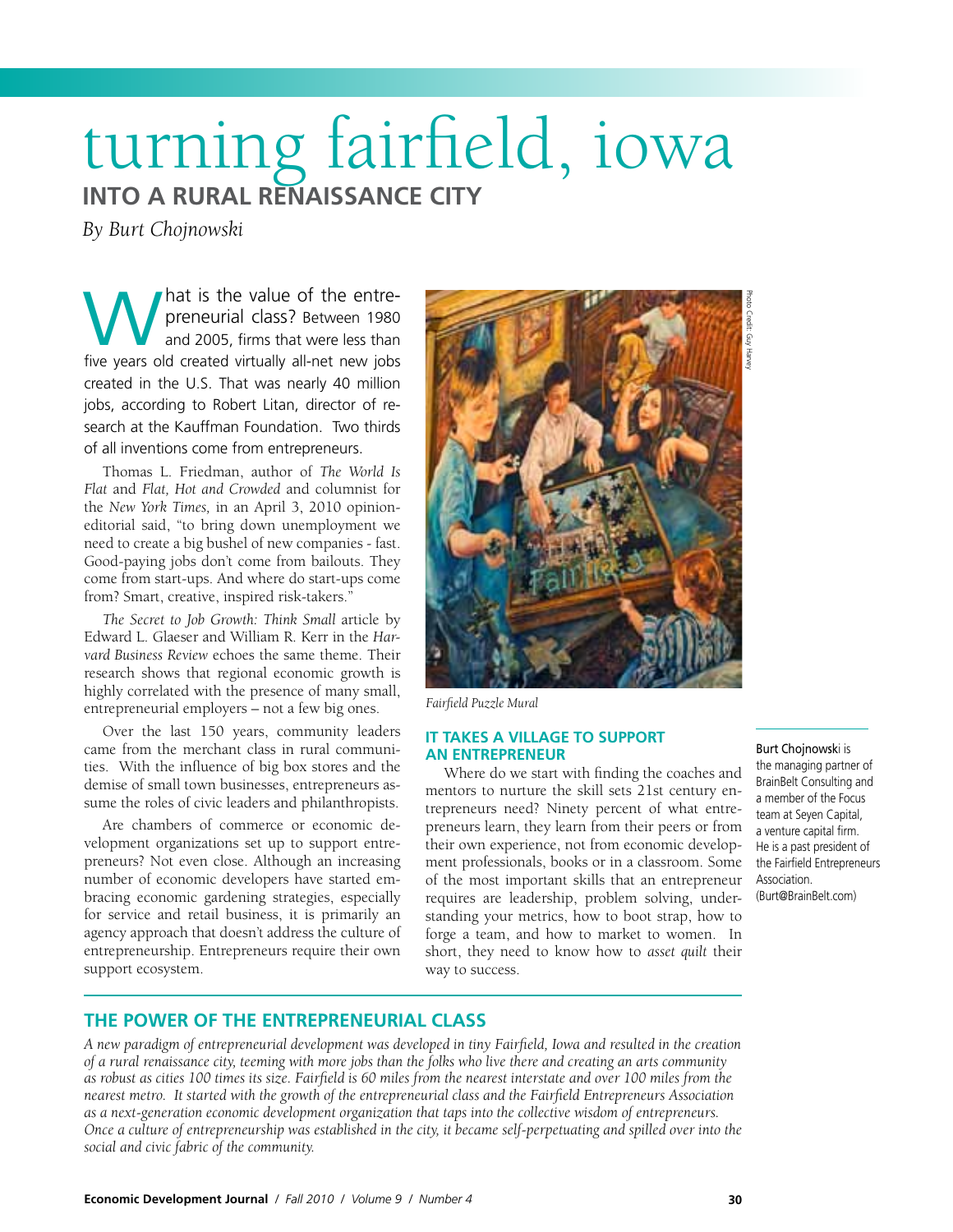Barn raising and quilting – these are nostalgic terms to describe common rural activities of communities and groups working together. Most of us know what these terms mean but likely have never been involved in either activity unless we lived in a rural community.

They describe the bootstrapping, collaborative culture of rural America in the 1800's as towns and communities grew up from nothing. But, they now have their place in the new millennium as rural communities and rural businesses fight to survive. We could describe the same processes in modern terms that describe the connected resources, layering, and the magic that come from creating a whole greater than the sum of the parts – something like open-source entrepreneurial development or virtual incubation – but they don't evoke the same emotional response as *asset quilting*.

Fairfield, Iowa (pop 9,400) has fostered a culture of civic entrepreneurship and asset quilting among entrepreneurs to create something new and bigger that is greater than the sum of the parts, both in the private and public sectors. It involves leveraging ideas, money, and resources through community-wide collaboration. The private sector bootstrapping and startup mentality has naturally carried over into the social and civic fabric of the community. *Asset quilting* describes the creativity and magic that drive this bell-weather community everyday. This article will provide some of the insights into Fairfield's secret sauce that created a modern renaissance and utopian community.

#### **Fairfield's Asset Quilting**

The quilt is a metaphor for the ways in which discarded scraps and fragments may be made into a unified, even beautiful, whole. Quilting symbolizes the process out of which the unimportant and meaningless may be transformed into the valued and useful.

- Individual assets and talents are represented by the individual pieces of cloth that make up the top layer of the quilt.
- The teamwork is represented by the batting (the material that is sewn in between the top and bottom layers of the quilt).
- The strategic level is represented by the backing (the bottom layer of the quilt).



*pavilion*



*Four Seasons Barn Quilt Square* 

• The threads that connect all the pieces together represent the deeper networking, communications, and operational commitments that move any endeavor or organization forward.



Photo Credit: Burt Chojnowski

When you understand the way a quilt is created, you can understand the way all the pieces, sections, and layers are interconnected and how to harness the culture of collaboration and innovation. It is akin to putting together puzzle pieces, but in many cases you might have to create or find many of the missing pieces.

Let's face it, most entrepreneurial ventures don't end up where they have intended to go. There are constant, sometimes daily revisions to the quilting strategy and the team. I think business plans are over-rated. An organization's asset quilting strategy is more important. It can nurture the creativity to be able to turn-on-a-dime or quickly capitalize on new market opportunities. Asset quilting generates innovation.

#### **Town Turned Incubator: Creating an Entrepreneurial Class**

In 2009, the Fairfield Entrepreneurs Association (FEA) celebrated its twentieth anniversary of economic gardening, the process of nurturing entrepreneurs and locally growing new businesses. As one of America's leading peer-to-peer networks, the FEA has helped create 4,000 new jobs and attract \$280 million in investment in startup companies. Fairfield's manufacturing and telecom sectors were hit hard over the last 20 years so the 4,000 new jobs helped replace a few thousand that were lost.

The Fairfield Entrepreneurs Association has created replicable entrepreneurship and incubator-development systems that communities around the country have started to replicate. FEA board members and mentors provide support for every type of entrepreneur, whether by holding a Biz Bounce for seed-stage businesses, promoting an entrepreneur relocation program, offering mentoringnetworking programs for startups, providing micro-enterprise loans or hosting boot camps. *Jim Belilove of Creative Edge – quilt squares for Iowa State Fair*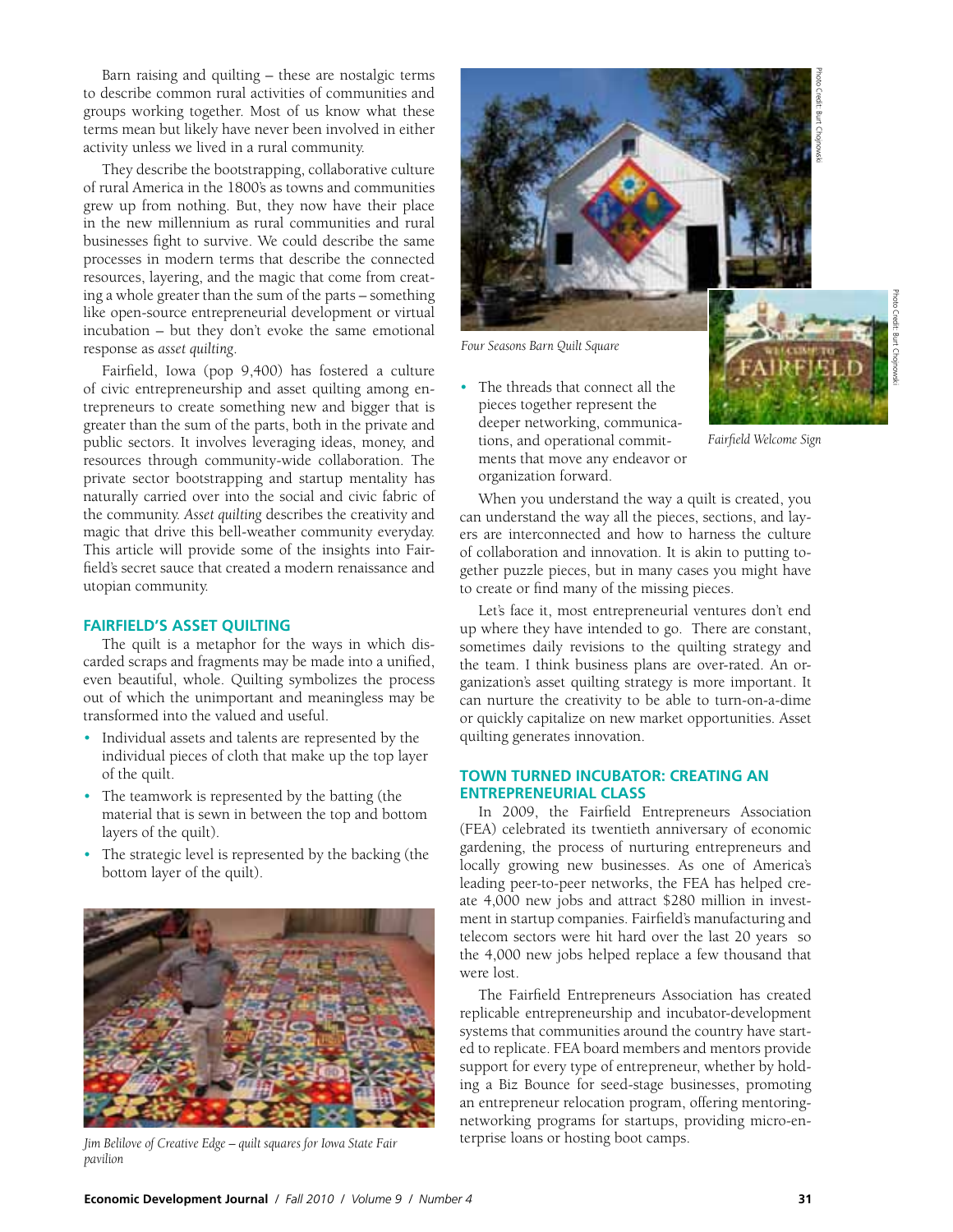The virtual entrepreneurial support system in Fairfield leverages organic "economic gardening hot spots" by using established locales such as the Fairfield Public Library, local coffee shops, and bookstores as convenient, low-cost meeting spaces and resource centers. Virtually every restaurant in town becomes a business-networking hub at lunchtime. And this is a town with a lot of restaurants, more per capita than San Francisco.

The FEA has hosted several conferences on entrepreneurship and investment, including the first Iowa Rural Investment Conference, the 2004 Academy on Entre-

> news in the local media. In 2002, the FEA created the Fairfield Entrepreneur Hall of Fame.

The entrepreneurial activity of the 1980's represented the first stage of Fairfield's evolution to create a robust, modern entrepreneurial community. The formation of the FEA marked the beginning of the second stage. Marketing companies, software companies, and telecommunication companies gained traction, attracted equity investors, started generating serious revenues, and created jobs by the hundreds.

As companies were acquired, went public, and successfully merged with larger companies, this freed up capital, managers, and highly skilled workers. By the mid

Using entrepreneurial success stories helps educate and

improve the entrepreneurial literacy. The annual Entrepreneur of the Year awards were a start as was coverage of local business

preneurship, and numerous boot camps for entrepreneurs, food-preneurs and "art-preneurs." Fairfield has also been home to six National Entrepreneurial Gatherings, which have been co-sponsored by the Farm Foundation and Community Vitality Center; an Economic Gardening National Gathering; and several Economic Gardening Boot Camps.

The social and business networks in Fairfield are robust. It is commonplace

to share resources, business contacts, and experiences. Fairfield has developed a culture of nurturing, supporting, and celebrating its entrepreneurial class because these entrepreneurs not only create jobs and wealth, they become the angel investors, role models, and mentors for successive entrepreneurial ventures.

When the Fairfield Entrepreneurs Association (FEA) started in 1989, the mission was to recognize and support the entrepreneurial class in Fairfield and make the case for economic gardening as an important economic development strategy. There were a lot of entrepreneurial starts, stops, and fizzles during the 1980's as a result of the mass migration of 2,000 new residents from all over the country and the world who migrated to Fairfield in part to help create a 20th century utopian community. The enormous amount of trial and error yielded a wealth of experience about what worked and what didn't.

The FEA created a grass roots support system to support entrepreneurial success, reduce the number of failures, and improve the financial literacy and entrepreneurial literacy of Fairfield entrepreneurs and residents, respectively. The natural social and business networks in the community were enhanced and entrepreneurs started networking. Is there "wisdom in the crowd" in a shared business network? We think so. This expression of a group's creative intelligence is an intangible bonus of asset quilting.

One of the most important lessons learned was that business leaders acting in isolation, or arbitrarily, would often result in poor decisions. CEOs and company presidents need brutally honest advice from their peers at every stage of the process. Co-workers and spouses don't have the same kind of leverage.

*Fairfield Entrepreneurs Association networking event at Fairfield Arts and Convention Center* 

1990's, Fairfield became a serial entrepreneurial community. Exits, as a result of success or failure, freed up capital and a seasoned workforce to create a new generation of ventures. And jobs grew faster than the population. Approximately 25 percent of the workers in Fairfield commute from surrounding counties in Iowa.

#### **Fairfield Entrepreneurs Association**

 How did the FEA do it? And what did it do? The FEA is a non-profit organization with no full-time employees and a modest budget of \$100,000. This is the total budget over the last 20 years, not an annual budget. One of the first things the FEA did was to create an annual award for the Entrepreneur of the Year.

The Chamber of Commerce executive at the time was incredulous that there were successful startups in Fairfield so the FEA created the *Fairfield Business Review* to profile the number of new startup companies that were operating without any support of the traditional economic development organizations. What began in 1989 has been an ongoing effort to continue to educate the local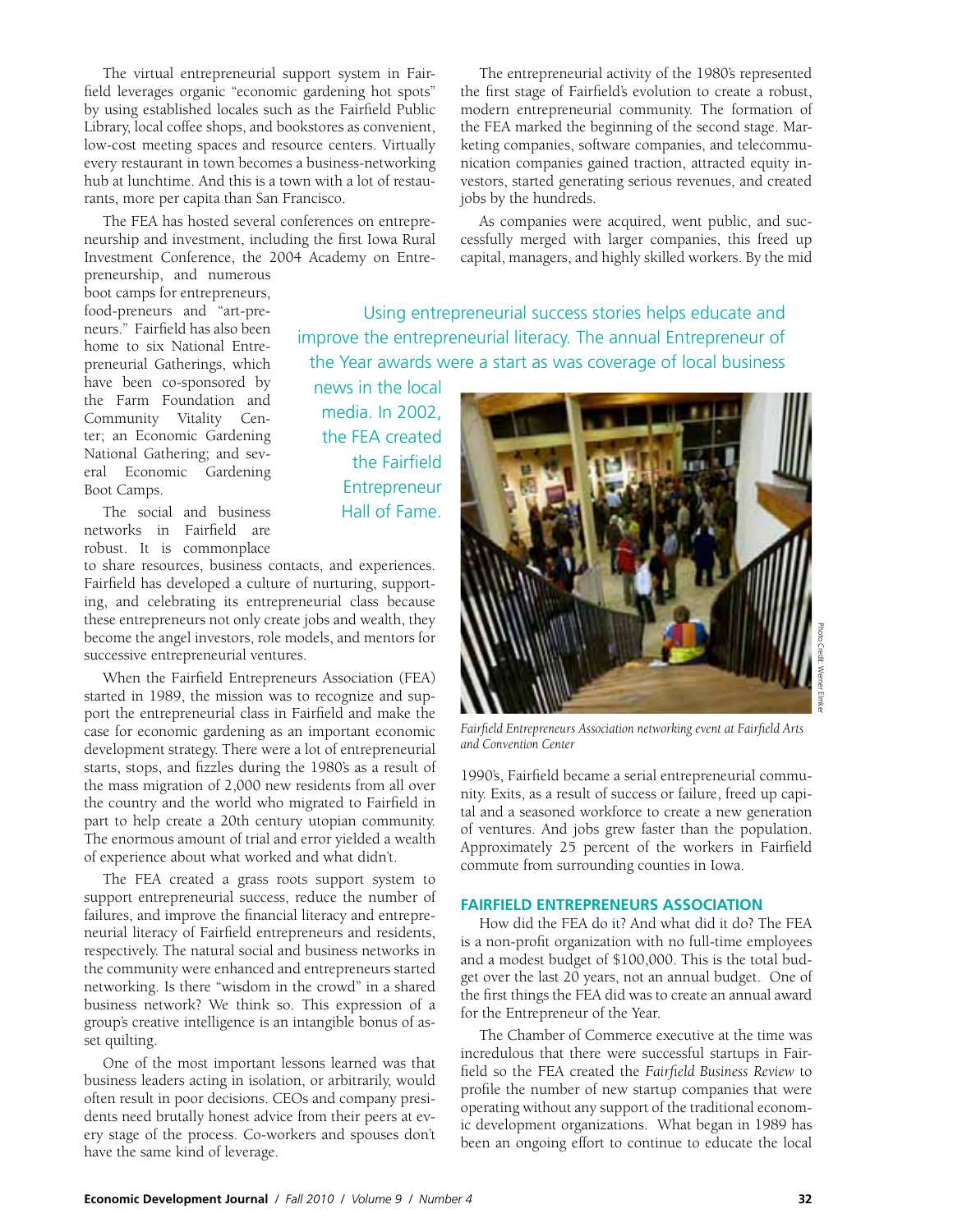Photo Credit: Liz Howard Photo Credit: Liz Howard



*Fairfield Business Edge Magazine Cover*

community about entrepreneurship – what it takes to get started, how to get financed, and how to market.

At the time, there were three negative attitudes and conversations that had to be shifted. These attitudes are prevalent in rural communities across the U.S. and Canada:

- You are crazy to start your own business.
- If you don't succeed, you are a loser.
- You are better than us if you are successful.

Using entrepreneurial success stories helps educate and improve the entrepreneurial literacy. The annual Entrepreneur of the Year awards were a start as was coverage of local business news in the local media. In 2002, the FEA created the Fairfield Entrepreneur Hall of Fame. These stories hit home the legacy of innovation, struggle, and breakthroughs.

When the Fairfield Entrepreneurs Association wanted to set up a resource center, rather than set up a separate location and library for books, magazines, CDs, and DVDs to support entrepreneurs, the FEA helped turn the Fairfield Public Library into an economic gardening hot spot by contributing funds and helping select the resources that would provide critical resources for business startups and expansion.

#### **Fairfield's Business Edge**

The *2010 Fairfield Business Edge* magazine, a revival of the *1990 Fairfield Business Review,* contains over 40 profiles of Fairfield businesses. Most people in the city don't know that two of the greenest businesses in Iowa are in Fairfield. They aren't startups but century old manufacturers, Harper Brush Works and Dexter Apache. Harper Brush, with a goal to have a zero carbon footprint, has a successful line of eco-friendly products made of recycled plastic. Dexter Apache, which has improved the water and energy efficiency of its commercial laundry equipment by 60 percent over the last six years, provides incentives for employees to buy hybrid cars, encourages biking to work during the summer, and wants to get off the grid and use locally-produced renewable energy for its operations.

Asset quilting can be applied to for-profit businesses, non-profit organizations, strategic planning, and new initiatives. The profiles in *The 2010 Fairfield Business Edge*  highlight strategies that have given Fairfield businesses an edge over their competitors. They include blue ocean strategies, riding the new technology wave, reinvention, and team coherence.

Many factors have contributed to giving the city an edge overall: asset quilting, state-of-the-art Internet access (created by local ISPs), strategic central geographic location with excellent freight options via truck or rail, an ideal climate with four moderate seasons, and the famous Midwestern work ethic and high quality of life. The standard of living is more affordable; you can still buy a nice house for under \$100,000.

The population is well educated and sophisticated. In fact, only two cities in Iowa have a higher percentage of college graduates: Iowa City and Ames, the homes of the University of Iowa and Iowa State University, respectively

The city has an extensive international population due to the attraction of Maharishi University of Management. Students from every corner of the globe, including over 70 countries, seek out Fairfield and its unique educational opportunities for undergraduate and graduate education.

Entrepreneurial success has garnered awards and attention in the national press over the last decade. Fairfield was the inaugural winner of the Grass Roots Entrepreneurship Award from the National Council of Small

 Entrepreneurial success has garnered awards and attention in the national press over the last decade. Fairfield was the inaugural winner of the Grass Roots Entrepreneurship Award from the National Council of Small Communities and the Community Vitality Center's Entrepreneurial Community of the Year in 2003.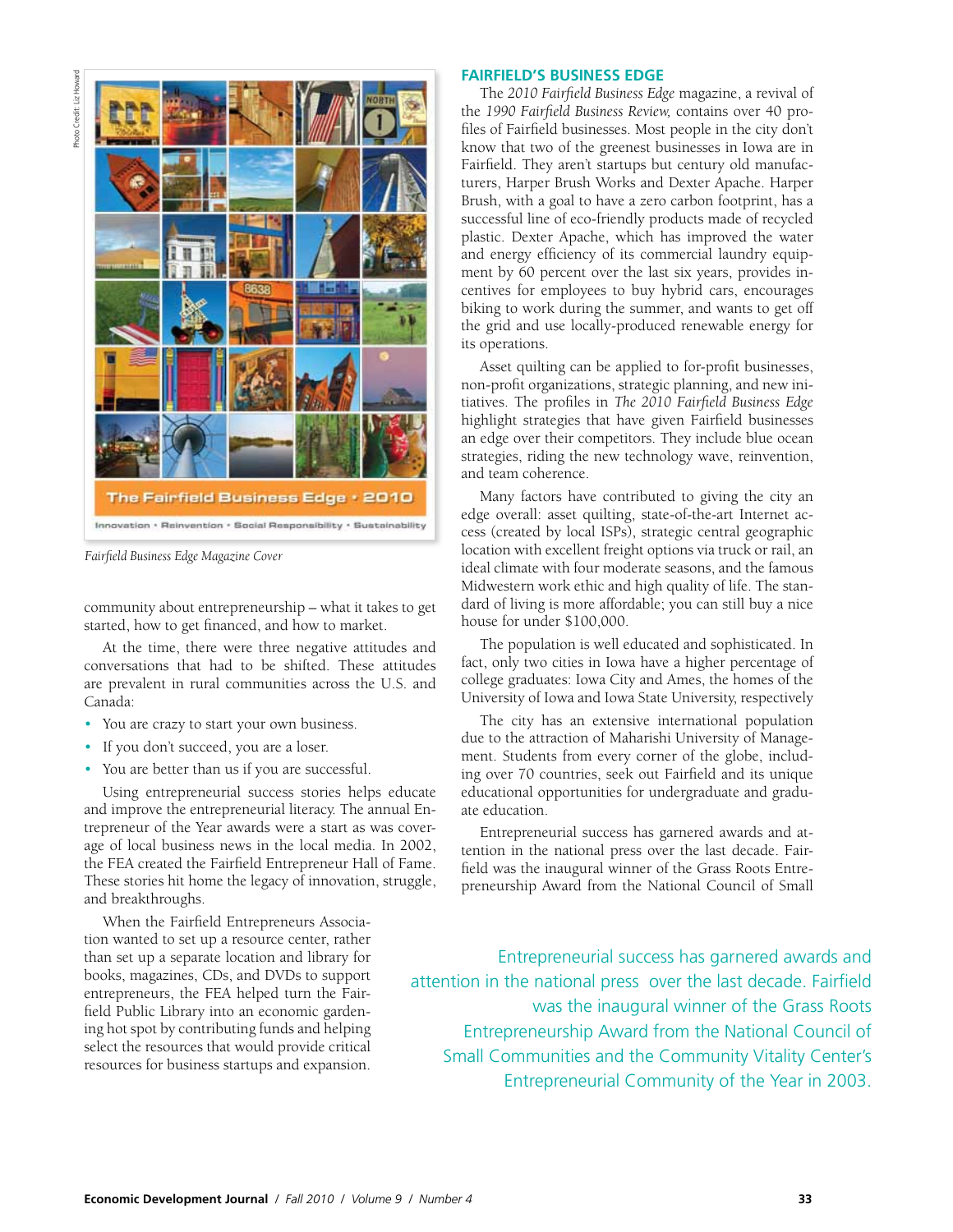Communities and the Community Vitality Center's Entrepreneurial Community of the Year in 2003. It was named one of six Iowa Great Places in 2006 by the state of Iowa due to its leadership in sustainability, entrepreneurship, and the arts. And the Fairfield Art Walk, held on the first Friday of every month, is a recipient of the Iowa Tourism of the Year Award.

### **Innovative Trend-Setting City**

Fairfield has been an innovative community since it was first established in the 1800s. City fathers early on recognized the importance of infrastructure and transportation. Securing the Rock Island Railroad intersection with the Burlington and Missouri River Railroad was an important step in attracting and expanding manufacturing businesses. With this, the city was able to attract Turney Wagon Works, which made the "Cadillac" of wagons, and The Dexter Company (now Dexter Apache), which made commercial laundry equipment and predates Maytag.



*Fairfield Art Walk* 

In recent years, local businesses were among the first to leverage the Internet for e-commerce. Local entrepreneurs provided the first Internet services, and today Fairfield is considered one of the most wired communities in the country. Meditation and Ayurveda have gone mainstream in the U.S., but Fairfield was the place where they were first popularized.

The direct response television industry was started in the city and continues to be dominated by Hawthorne Direct. Cambridge Investment Research, one of Fairfield's fastest growing employers, has thrived in the financial services market primarily due to innovative and customized products.

The city has been home to two telecommunication callback companies and resellers, Telegroup and USA Global Link, and a voice-over-Internet company, Cool-Call. All three created competitive technological strategies that enabled them to compete in international markets and helped force monopolistic, national carriers to de-regulate.

Presidential candidates have made a beeline to Fairfield over several campaign cycles. When Barack Obama won the Iowa Democratic caucuses in 2008, the *New York Times* front-page story was about Fairfield Mayor Ed Malloy's endorsement of Obama and the Obama's repeated visits to the city to garner support. When U.S. Agriculture Secretary Tom Vilsack was first elected governor of Iowa, he said it was the support of Fairfield and Jefferson County that was critical for his success and tipped the campaign in his favor.

#### **Community-wide Asset Quilting**

Some of the greatest community-wide collaborative accomplishments in recent years have been the 10 year Fairfield Strategic Plan and the Fairfield Go-Green Plan, each of which had buy-in and commitments from scores of organizations to implement specific objectives of the plans. The successful development of the 1st Fridays Art Walk that attracts up to 5,000 people monthly happened because different groups like the Soci-

> ety of Fairfield Italian Americans (SO-FIA) took responsibility for an Art Walk. SOFIA presents an Italian Street Festival every June. Employees at Iowa State Bank and Trust Company in Fairfield put on Oktoberfest.

The Fairfield Arts and Convention Center opened in 2007. It was an incredible undertaking for a city of this size. A couple of social entrepreneurs, Suzan Kessel and Sally Denny Neff, dreamed up the idea



*Fairfield Arts and Convention Center* 

The successful development of the 1st Fridays Art Walk that attracts up to 5,000 people monthly happened because different groups like the Society of Fairfield Italian Americans (SOFIA) took responsibility for an Art Walk. SOFIA presents an Italian Street Festival every June. Employees at Iowa State Bank and Trust Company in Fairfield put on Oktoberfest.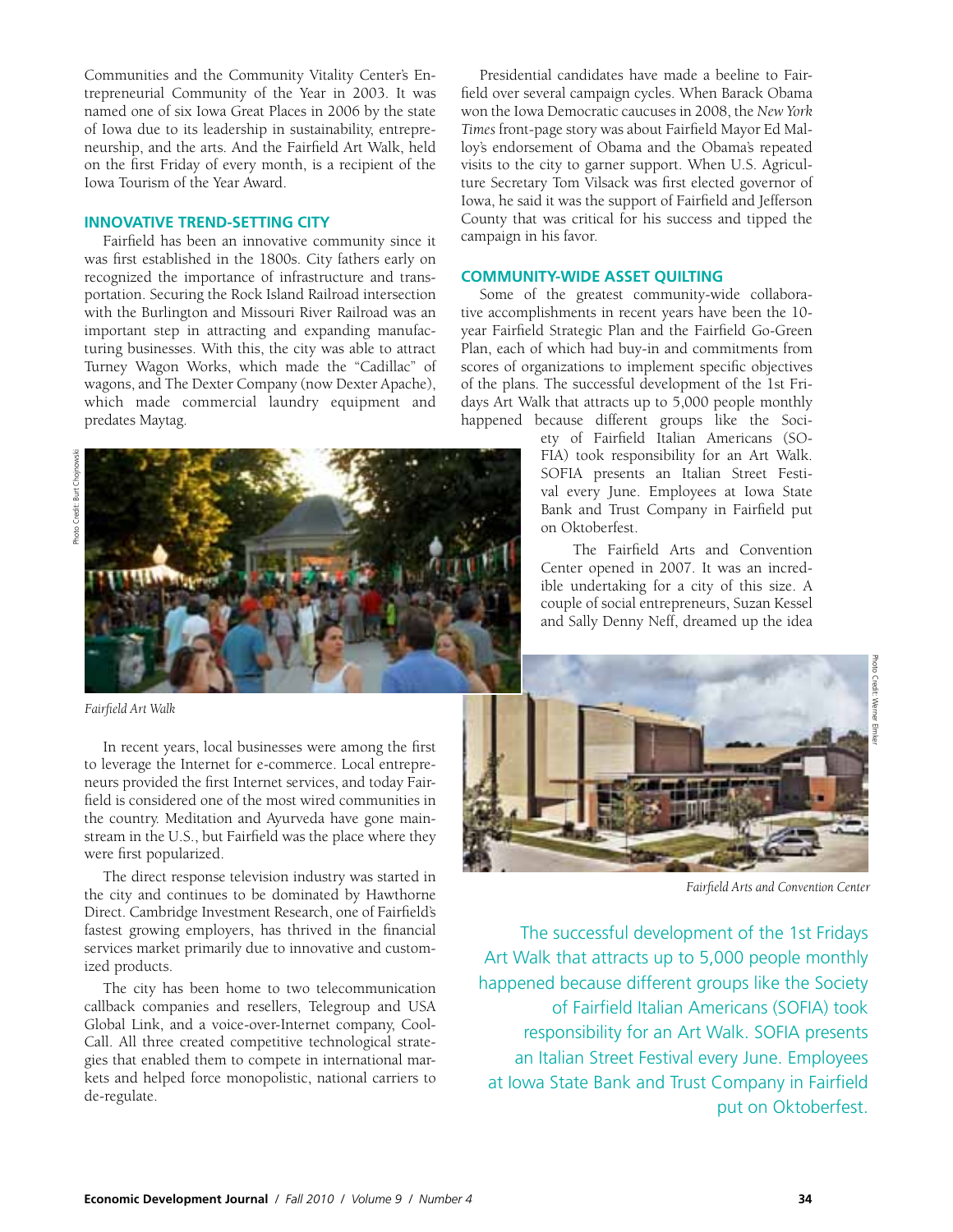

*Revelations – economic gardening hot spot in Fairfield*

of a permanent theater to showcase the lively amateur-community theater in the city, after attending a Fairfield Area Community Theater production in a rainstorm in the mid 1990's. The rain pounding on the metal roof in the outdoor arena at the Jefferson County Fairgrounds drowned out the actors and musicians.

The public-private partnership that was necessary to fund the \$8 million facility included the city of Fairfield, numerous arts organizations, corporations, individuals, Iowa State Bank and Trust Company of Fairfield, and the USDA. Dozens of community organizations share the facility including the Fairfield Musicians Club, Fairfield Chamber Music Society, Fairfield Concert Association, 1st Fridays Art Walk, Fairfield Area Community Theater, Way Off Broadway, and Parsons College Wall of Fame. Way Off Broadway is Iowa's only professional musical theatre company and the residential theatre company for the Stephen Sondheim Center for the Performing Arts in Fairfield.

Civic and social entrepreneurship in Fairfield and Jefferson County is robust. There are over 160 nonprofits and foundations with assets in excess of \$270 million, and Jefferson County ranks as the number-one county in Iowa in per capita giving.

#### **A Modern Utopia**

In the summer of 1979, Maharishi Mahesh Yogi, the founder of the Transcendental Meditation Program, invited 2,000 attendees at a World Peace Assembly at the University of Massachusetts in Amherst to move to Fairfield, the home of Maharishi International University, to live and start businesses in a social experiment to create world peace.

When the newcomers arrived in Fairfield, there weren't a lot of job opportunities. What followed was a lot of trial and error with entrepreneurial startups of every type imaginable. Young entrepreneurs started looking to emerging markets due to the deregulation of television advertising and telecommunications for business opportunities. Computer programmers created software companies to provide products for the exploding number of personal and business computers. "Food-preneurs" built successful businesses selling brownies, cheesecakes, and ice cream.

Even artists and authors created their own business opportunities. Marci Shimoff and Jennifer Read Hawthorne partnered with successful authors Jack Canfield and Mark Victor Hansen to write the best-selling book *Chicken Soup for the Woman's Soul*. This was the start of the Chicken Soup for the Soul franchise worldwide and

When the newcomers arrived in Fairfield, there weren't a lot of job opportunities. What followed was a lot of trial and error with entrepreneurial startups of every type imaginable. the beginning of a lucrative cottage industry in Fairfield. Thirteen different Fairfield-based authors have written Chicken Soup for the Soul books, accounting for a third of the total sales of this franchise's 280 million books.

What began as an effort to teach some of the world's most ancient principles of health and peace to Americans has since spread into many aspects of life in the community, including architecture and preventive medicine. Today, two miles north of Fairfield is Maharishi Vedic

City, the first new city to be incorporated in Iowa in 19 years. Here all homes are designed and built according to the principles of an ancient Vedic system of architecture popularized as Maharishi Vastu® architecture.

#### **Follywood: Art and Performing Arts Capital of Iowa**

In the last decade, the city has emerged as the entertainment capital of Iowa. It is the home of Way Off Broadway (WOB), the only professional theater company in Iowa. WOB performs in the Stephen Sondheim Center for the Performing Arts, which also hosts a rich variety of world-class live theater, comedy, dance, and classical and contemporary music. Also, a cluster of small digitalmedia businesses has been emerging in the city in recent years. Filmmaker David Lynch hosts an annual weekend on the Maharishi University of Management campus on consciousness and creativity, and the Beach Boys recorded an album in Fairfield.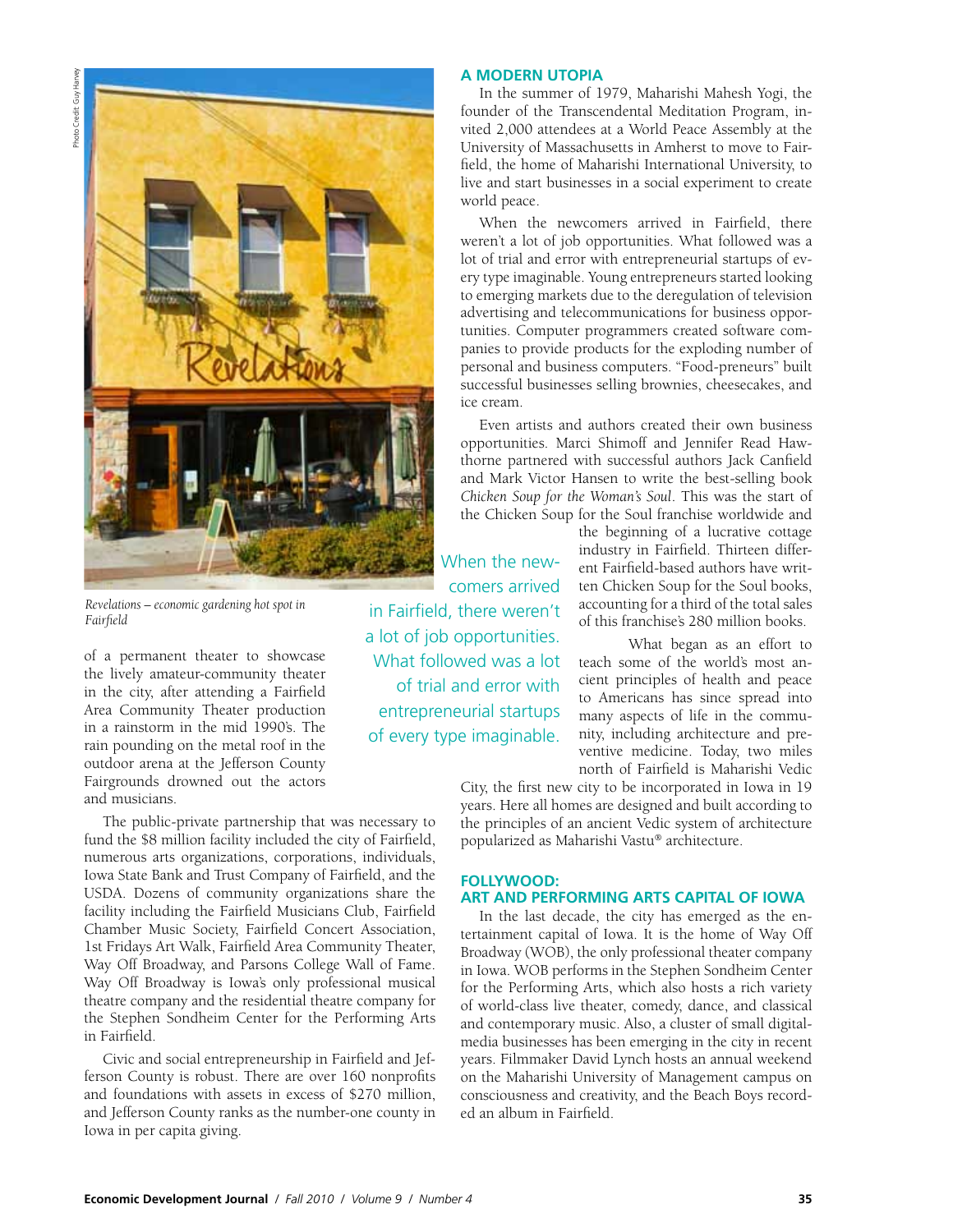Over 500 area residents make their living as artists, authors, book-cover designers, casting directors, and videographers. Several artists have created art-based businesses such as the Sky Factory and Bovard Studio. Artists can network via the Fairfield Musicians Club; KRUU-LP, Fairfield's grassroots, listener-supported radio station; ICON Gallery; Flying Leap Art Space; the Fairfield Art Association; and the Fairfield Cultural Alliance.

ICON Gallery, Flying Leap Art Space, Fairfield Art Association, and Fairfield Convention and Visitors Bureau continually offer interactive art workshops. Local galleries and the city's monthly Art Walk offer venues for artists to exhibit their work.

#### **National Rural Entrepreneurial Gatherings**

Fairfield has been home to National Rural Entrepreneurial Gatherings since 2003 with the support of the Farm Foundation and the Community Vitality Center. These small interactive events have brought together some of the best rural entrepreneurial practitioners who have shared their expertise and case studies in an effort to accelerate success in rural communities across North America and Australia.

This informal market place of ideas has helped create new asset quilting and economic gardening entrepreneurial strategies by a cross-fertilization from folks like Ed Morrison of EDPro Weblog; Luther Snow, the architect of creating Good Groups through Asset Mapping; Chris Gibbons and Christine Hamilton-Pennell, champions of economic gardening in Littleton, Colorado; network weaver June Holley from Ohio; and Dennis West of Northern Initiatives in Northern Michigan. Other participants have included Norm Walzer and Giselle Hamm from the Illinois Institute of Rural Affairs; Kathy Moxon of California's Humboldt Area Foundation; Carla Gomez of Tapetes de Lana from Mora, New Mexico; Wayne Averett of the Tupelo Mississippi Renasant Center for IDEAs; and Barb Fails from Michigan State University.

Fairfield has been home to National Rural Entrepreneurial Gatherings since 2003 with the support of the Farm Foundation and the Community Vitality Center. These small interactive events have brought together some of the best rural entrepreneurial practitioners who have shared their expertise and case studies in an effort to accelerate success in rural communities across North America and Australia.

A gathering is for 20-25 people to meet, present, and discuss. Much of the time is free time to linger in the economic gardening hot spots in Fairfield – Revelations, Top of the Rock, Café Paradiso or the Abundance Eco Village. Many of the case studies are available at the Community Vitality Center web site at [www.cvcia.org.](www.cvcia.org)



*Maharishi University of Management* 

#### **Role of Economic Developers in Creating the Entrepreneurial Class**

When the Fairfield Entrepreneurs Association programs were evolving, Bob Phipps, who was the executive director of both the Chamber of Commerce and the Fairfield Economic Development Association, was a member of the Entrepreneurs Association board and key advisor for this emerging organization. However, he recognized that the activity of the Fairfield Entrepreneurs Association, although complimentary to the local economic development organization, was entirely outside that organization's charter or capability.

No one person or agency has all the answers and a network approach to providing services to entrepreneurs is essential. Locally, that includes collaboration with other agencies as the Fairfield Entrepreneurs Association has done with the regional Small Business Development Center; Community Vitality Center; Iowa Foundation of Microenterprise; Jefferson County Supervisors; Pathfinders Resource and Conservation Development; Center for Rural Entrepreneurship; and N2TEC, the National Network of Technology, Entrepreneurship, and Commercialization. The most organic and robust solution is creating peer-to-peer support organizations that help teach financial literacy, leadership, problem solving and, most importantly, provide a network of contacts and resources that is the life-blood for every entrepreneur.

#### **Fairfield's Future Trends**

Fairfield's future growth in business should continue in financial services, advertising/electronic media, and advanced/custom manufacturing because the business fundamentals are strong and many of the Fairfield-based companies continue to lead or dominate their industry.